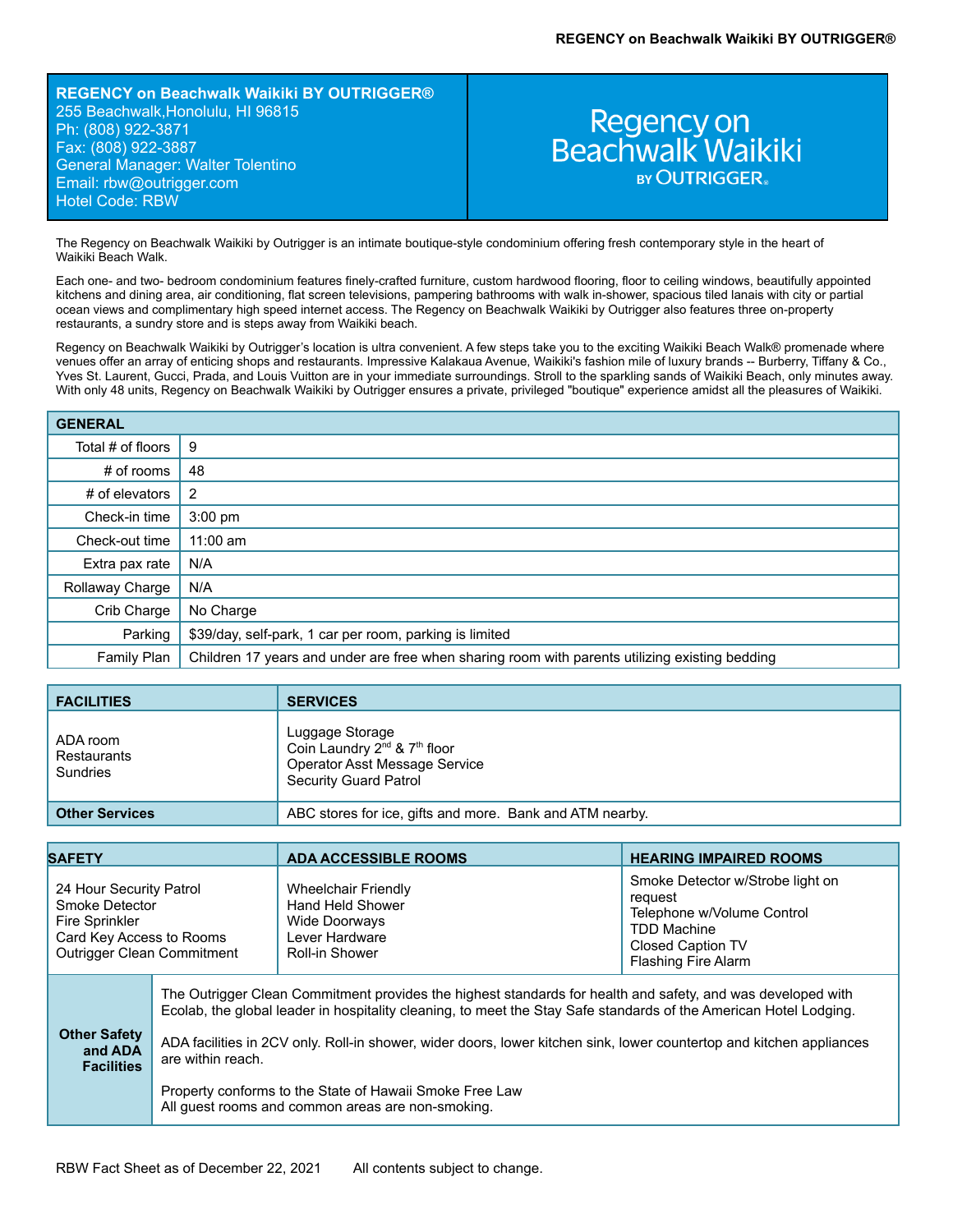| <b>RESTAURANTS (Hours and schedules subject to change)</b>                  |                                                         |                                                     |
|-----------------------------------------------------------------------------|---------------------------------------------------------|-----------------------------------------------------|
| Arancino Italian Pasta & Pizza<br>(Temporarily closed until further notice) | Fresh, creative, Italian cuisine                        | Lunch: 11:30am - 2:30pm<br>Dinner: 5:00pm - 10:30pm |
| Tonkatsu Ginza Bairin Restaurant                                            | Japanese Restaurant featuring Tonkatsu style<br>cuisine | Daily: 11:00am - 9:30pm                             |

## **LOUNGES**

Nearby at the Royal Hawaiian Shopping Center and Waikiki Beach Walk

| <b>CATEGORY DESCRIPTION</b><br>(Unit Choice: selected units may be booked specifically by unit number) |                              |                    |                |            |                            |
|--------------------------------------------------------------------------------------------------------|------------------------------|--------------------|----------------|------------|----------------------------|
| Room<br>Code                                                                                           | <b>Room Name</b>             | <b>Unit Choice</b> | Size (sq ft)   | Max<br>Pax | <b>Description</b>         |
| <b>CSQ</b>                                                                                             | 1 Bedroom City View          | UC                 | $550 - 670$ sf | $(1-4)$    | 1 Q and full size sofa bed |
| <b>PSQ</b>                                                                                             | 1 Bedroom Partial Ocean View | $\hspace{0.05cm}$  | $550 - 670$ sf | $(1-4)$    | 1 Q and full size sofa bed |
| C <sub>2</sub> S <sub>2</sub> Q                                                                        | 2 Bedroom City View          |                    | $750 - 850$ sf | $(1-6)$    | 2 Q and full size sofa bed |
| <b>P2S2Q</b>                                                                                           | 2 Bedroom Partial Ocean View |                    | $750 - 850$ sf | $(1-6)$    | 2 Q and full size sofa bed |

| <b>Year-End Cancellation Policy</b> | Cancellations at any time or "no shows" for bookings scheduled to arrive during<br>December 22 to 31 inclusive are subject to 100% charge on entire stay.                                                                                                            |
|-------------------------------------|----------------------------------------------------------------------------------------------------------------------------------------------------------------------------------------------------------------------------------------------------------------------|
| <b>Cancellation Policy</b>          | All rates are subject to unique cancellation policies that will be transmitted through our system.<br>Guests are encouraged to review the cancellation and deposit policies when making a<br>reservation to ensure the reservation rules for each booking are clear. |

| <b>Taxes (Subject to Change)</b> | General Excise Tax 4.712%.<br>Hawaii State Transient Accommodations Tax 10.25%.<br>Honolulu County Transient Accommodations Tax 3%, effective Dec 14, 2021. |
|----------------------------------|-------------------------------------------------------------------------------------------------------------------------------------------------------------|
|----------------------------------|-------------------------------------------------------------------------------------------------------------------------------------------------------------|

| <b>ROOM FEATURES</b>                                                                                                        |  |                                                                                                                              |                                                                                                      |  |
|-----------------------------------------------------------------------------------------------------------------------------|--|------------------------------------------------------------------------------------------------------------------------------|------------------------------------------------------------------------------------------------------|--|
| Air Conditioning<br>Alarm Clock / Radio<br>Automated Wake-up call<br>Automated Voicemail<br>Lanai<br><b>Blackout Drapes</b> |  | Color TV<br>Coffeemaker<br>Internet Access<br>Direct-Dial Telephone<br><b>Electronic Door Locks</b><br><b>Fire Sprinkler</b> | In-room safe<br>Iron / Ironing Board<br>Kitchen<br>Refrigerator<br>Smoke Detector<br>Tables & Chairs |  |
| Cable or Pay TV                                                                                                             |  | Hair Dryer                                                                                                                   | Shower only                                                                                          |  |
| <b>Other Features</b>                                                                                                       |  | Complimentary wireless internet access in all rooms.                                                                         |                                                                                                      |  |

| <b>KITCHEN INFORMATION</b>                                |                                                        |
|-----------------------------------------------------------|--------------------------------------------------------|
| Coffeemaker<br>Cooking Utensils<br>Cookware<br>Dishwasher | Refrigerator<br>Sink<br>Stovetop / Burner<br>Tableware |
| Microwave                                                 | Toaster                                                |

| <b>Minimum Night Requirement</b><br>Two (2) night minimum stay required year-round |  |
|------------------------------------------------------------------------------------|--|
|------------------------------------------------------------------------------------|--|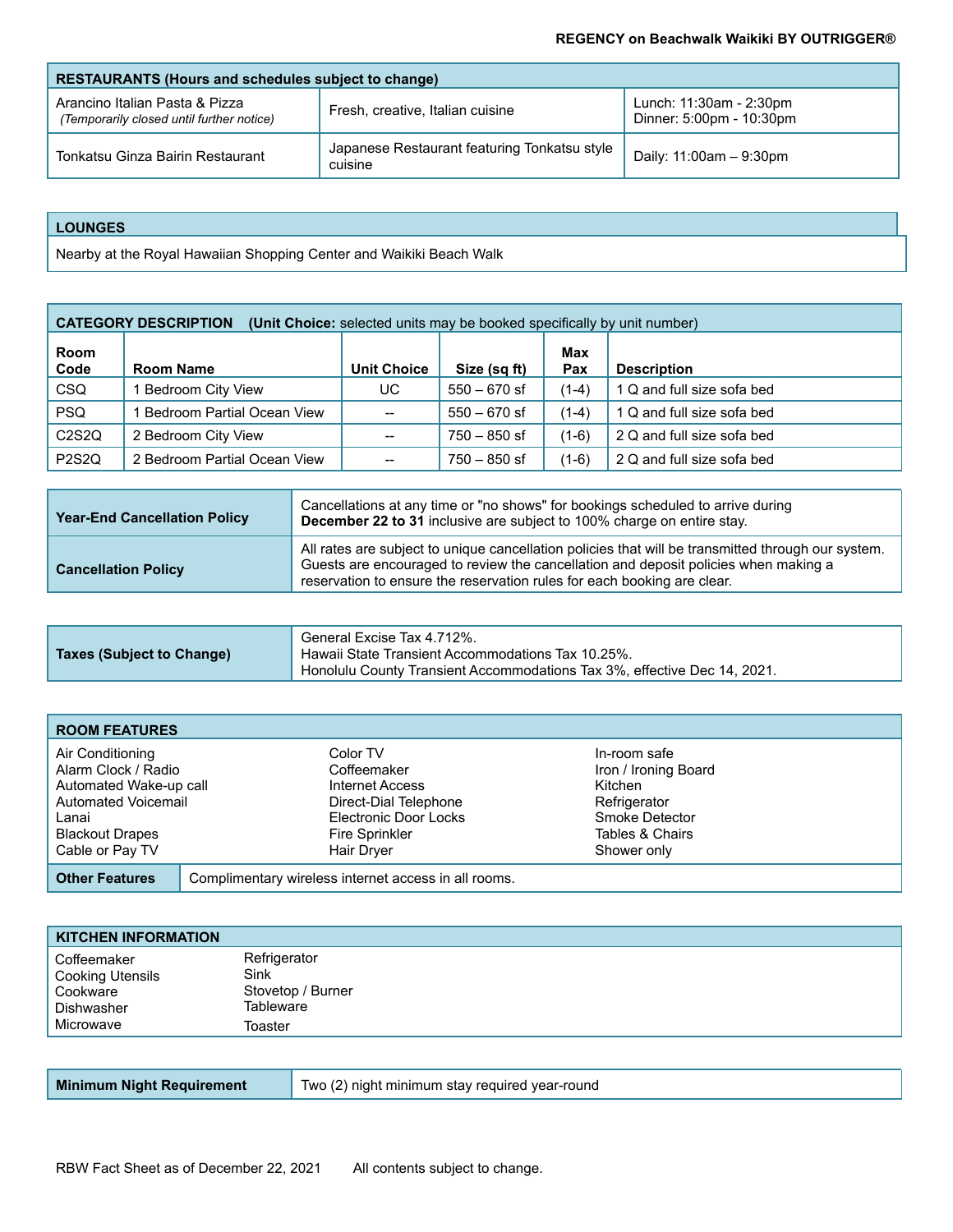| Effective for new bookings from September 1, 2021, a \$59 Damage Protection Charge covers<br>accidental damages up to \$2,000. One time, per stay charge plus 4.712% General Excise Tax;<br><b>Damage Protection Charge</b><br>10.25% Hawaii State Transient Accommodation Tax & effective Dec 14, 2021 Honolulu County<br>Transient Accommodations Tax 3% collected. |  |
|-----------------------------------------------------------------------------------------------------------------------------------------------------------------------------------------------------------------------------------------------------------------------------------------------------------------------------------------------------------------------|--|
|-----------------------------------------------------------------------------------------------------------------------------------------------------------------------------------------------------------------------------------------------------------------------------------------------------------------------------------------------------------------------|--|

| <b>Mandatory Cleaning Charge</b> | All stays are subject to a Mandatory Cleaning Charge of \$289 (1 Bdrm) and<br>│ \$339 (2 Bdrm) plus 4.712% General Excise Tax, 10.25% Hawaii State Transient<br>Accommodations Tax & effective Dec 14, 2021 Honolulu County Transient<br>Accommodations Tax 3%. All charges and taxes subject to change. |
|----------------------------------|----------------------------------------------------------------------------------------------------------------------------------------------------------------------------------------------------------------------------------------------------------------------------------------------------------|
|                                  |                                                                                                                                                                                                                                                                                                          |

| <b>Accepted Credit Cards</b> |
|------------------------------|
| <b>American Express</b>      |
| Mastercard                   |
| Visa                         |
| BC Korean Cc                 |
| China Union Pay              |
| Diners Club                  |
| Discover Card                |
| .ICB                         |

| <b>GDS</b> |               |
|------------|---------------|
| Galileo    | 89726         |
| Worldspan  | <b>RBW</b>    |
| Sabre      | 71806         |
| Amadeus    | <b>HNLRBW</b> |
| Chain Code | ΩR            |

#### **DRIVING DIRECTIONS**

**Honolulu International Airport to Regency on Beachwalk Waikiki by Outrigger VIA H1 FREEWAY**

From airport arrival terminal exit toward WAIKIKI/HONOLULU.

Go up the ramp and stay to RIGHT going east toward WAIKIKI/HONOLULU for 1 mile/1.61 km to H1 Freeway. Merge onto H1 east.

Get into LEFT lane and continue on H1 east for .8 miles/1.29 km going toward HONOLULU. Freeway will begin to veer to the LEFT.

Take exit 23 to PUNAHOU ST and get into RIGHT lane, turning RIGHT onto PUNAHOU ST.

NOTE: Kapiolani Women and Children's Hospital STRAIGHT ahead.

Go south on PUNAHOU ST for one block (.07 miles/.11 km).

Turn RIGHT onto SOUTH BERETANIA ST and travel for one block (.06 miles/ .09 km).

Get into LEFT lane and make LEFT at first traffic signal onto KALAKAUA AVE

Continue on KALAKAUA AVE. Turn RIGHT on to BEACH WALK. Outrigger Regency on Beachwalk is on the LEFT.

**Honolulu International Airport to Regency on Beachwalk Waikiki by Outrigger VIA NIMITZ HIGHWAY**

From airport arrival terminal exit toward WAIKIKI/HONOLULU.

Go up the ramp and stay to the RIGHT going EAST toward WAIKIKI/HONOLULU for 1 mile/1.61 km to H1 Freeway.

Merge onto H1 east.

Stay in RIGHT lane and follow sign toward WAIKIKI/NIMITZ HIGHWAY.

Follow NIMITZ HIGHWAY for 6.4 miles/10.29 km and stay in RIGHT lane as NIMITZ HIGHWAY/ALA MOANA BLVD veers to the RIGHT and becomes KALAKAUA AVE.

NOTE: Local Motion Surf store will be to LEFT.

Continue on KALAKAUA AVE. Turn RIGHT on to BEACH WALK. Regency on Beachwalk Waikiki by Outrigger is on the LEFT.